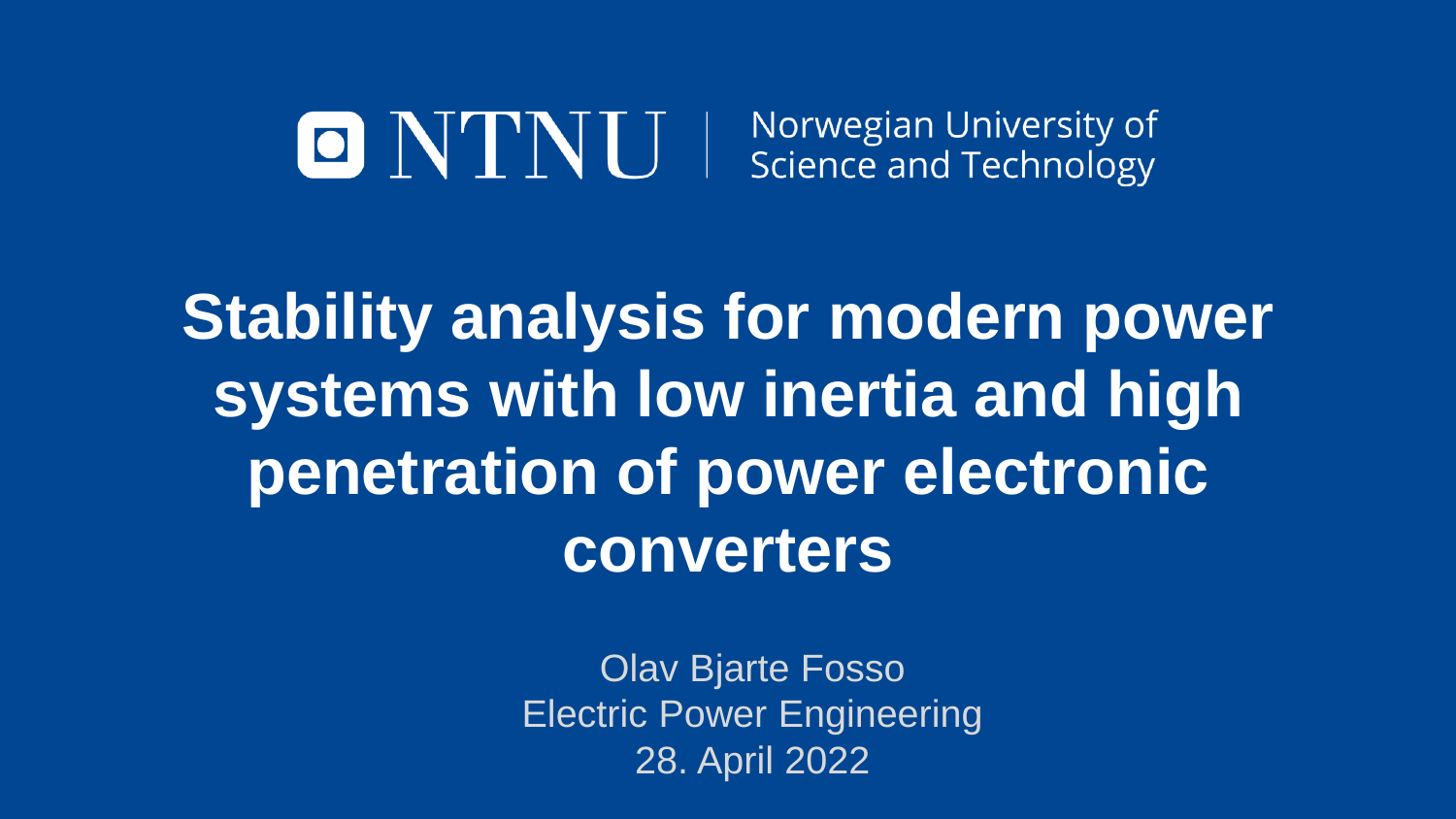#### **Introduction**

- As power systems worldwide shift their generation resource mix from conventional power plants to a high proportion of renewable resources, new issues arise for ensuring stable system operation.
	- Traditionally, spinning conventional generators have provided system synchronous inertia.
	- With increasing penetration of asynchronous resources, inertia declines.
- Low inertia grid could be potentially at a risk of experiencing excessive rate of change of frequency (ROCOF) after a contingency.
	- A high ROCOF may initiate tripping of other generators
- Network frequency response may become more vulnerable, and system may be subjected to significant under frequency load shedding or at a risk of blackout.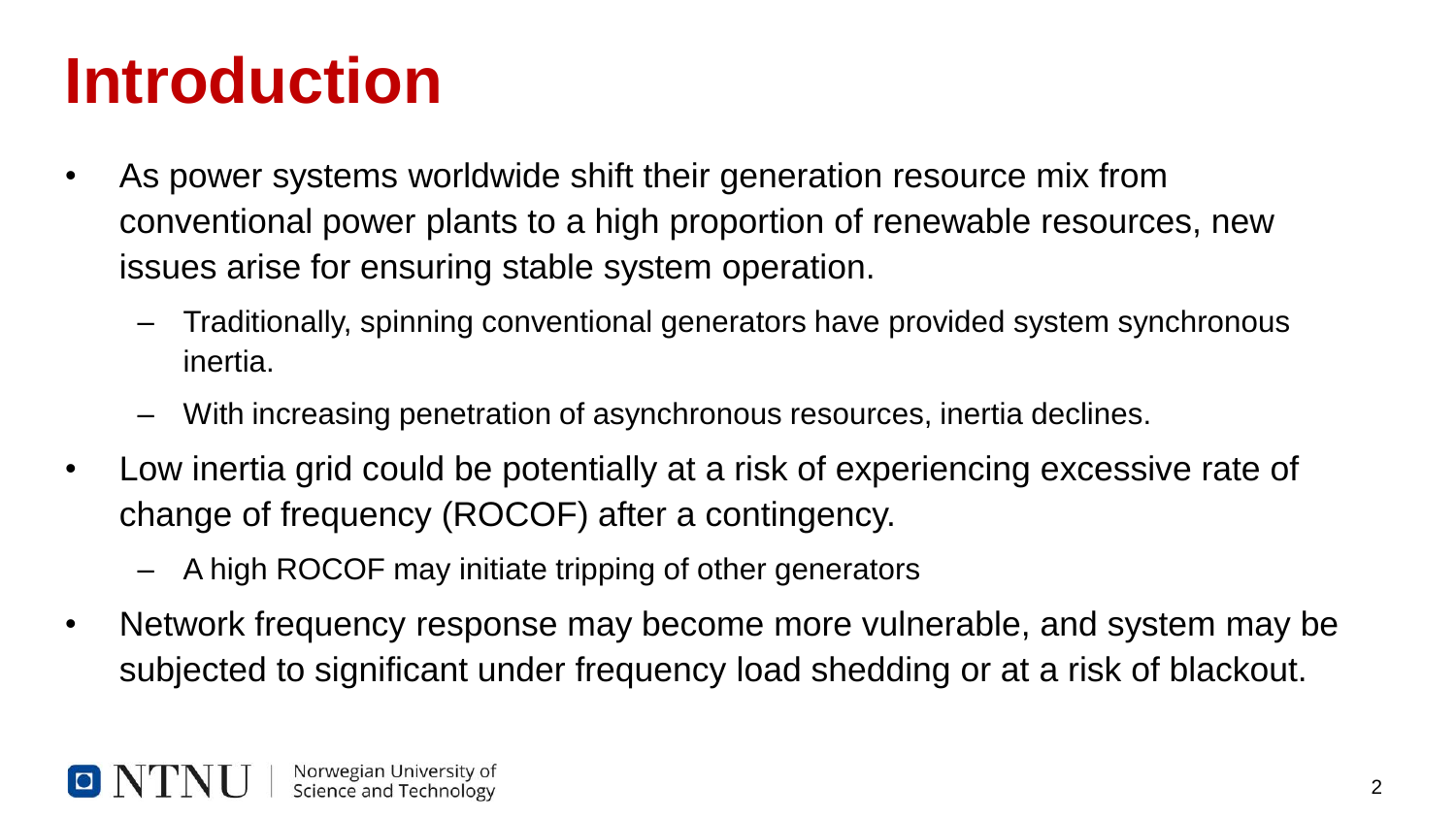#### **Illustration of system frequency response**



Norwegian University of  $\blacksquare$   $\blacksquare$ Science and Technology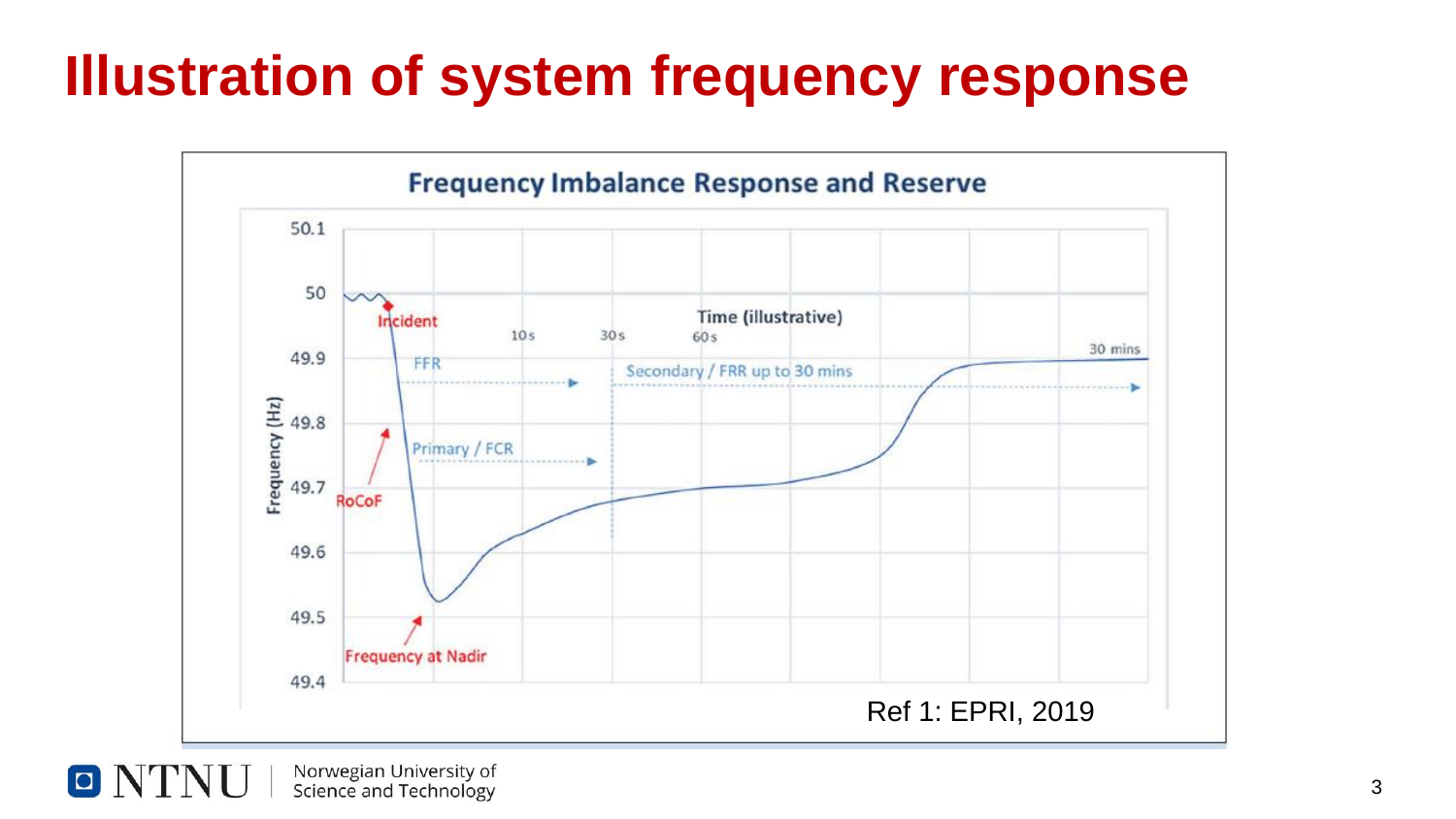#### **Illustration of System Inertia and RoCoF**



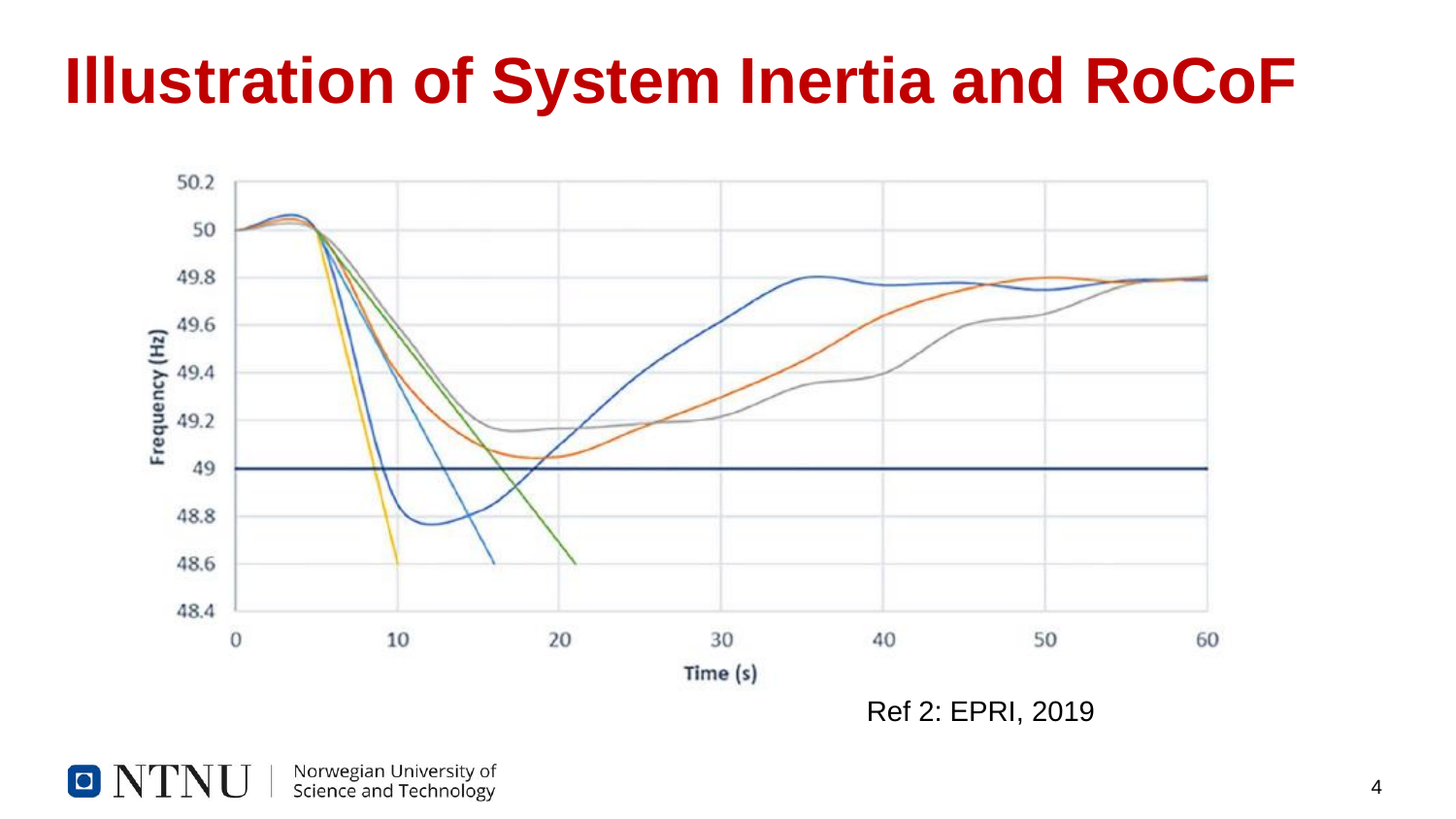### **Power System Stability with Low Intertia**

- System operators use layers of frequency control measures to ensure stability of the system.
- In ordinary operation, operators accomplish small-scale steady-state regulation in response to small load changes using automatic and manual frequency restoration reserves (FRR).
- In contingencies, the system operator deploys frequency containment reserves (FCR). In larger systems, these are usually distinct from steady-state frequency control services.
- By managing the rate of change of frequency, the system operator seeks to:
	- Limit load shedding due to large frequency deviations
	- Avoid cascading outages that can lead to a blackout, if at all possible
- At each level, system inertia plays a role in managing stability.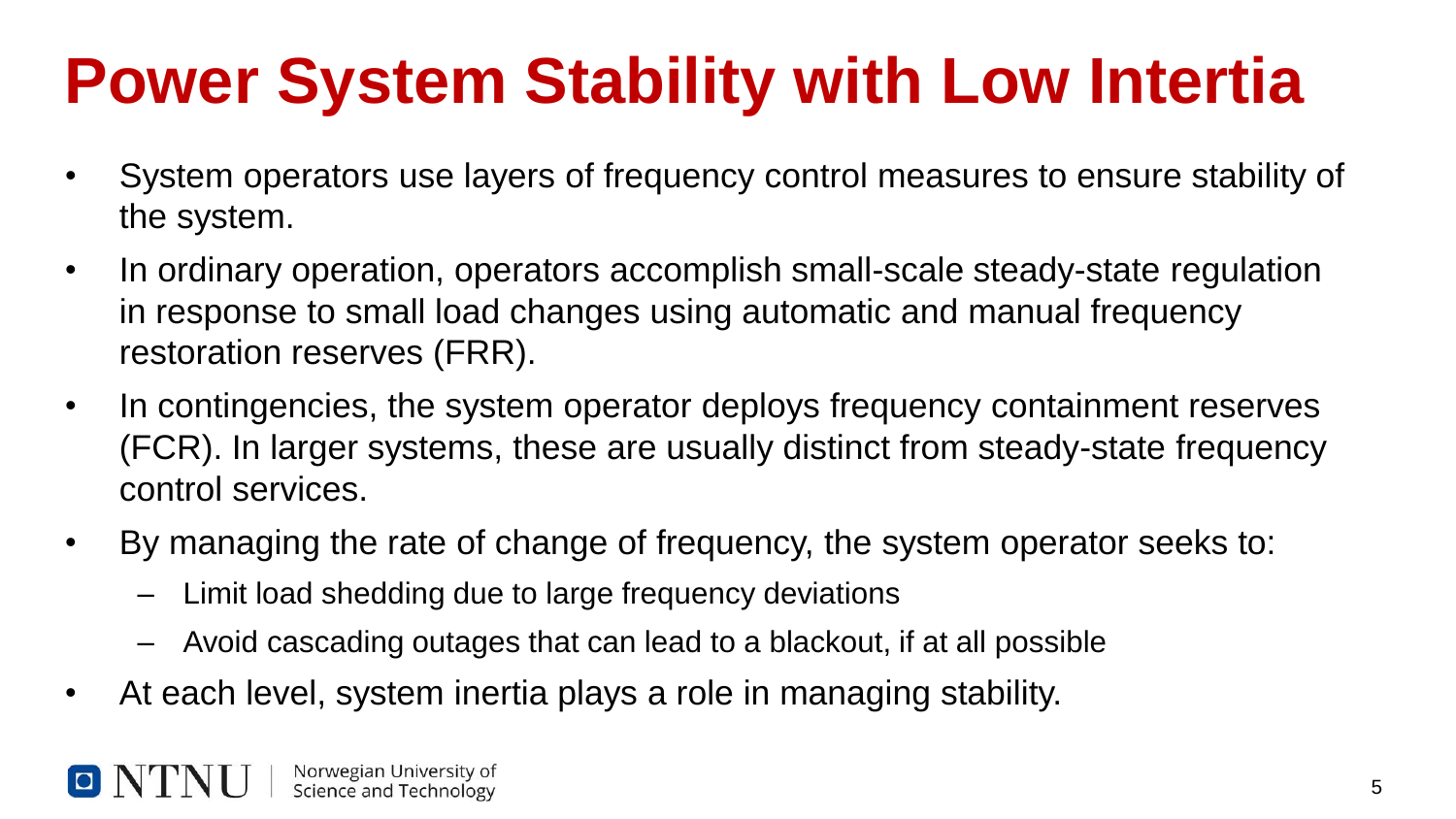### **Dynamic analysis**

- With lower inertia, the frequency excursions will be increased, and adequate component models must be available
- With the increasing penetration of converter-based interfaces of loads and sources there will be:
	- Large span in time-constants for the simulation processes
	- Need more detailed component models
	- More of the system and component protection may be activated
- The analysis becomes challenging, and the conclusions will depend on the accuracy of the models
- A proper tuning of the different controllers and dynamic performance will be challenging
- It is experienced that different tools may give differences in response for larger disturbances
- Tools are needed to assess the system performance and to support the tuning of controllers of components

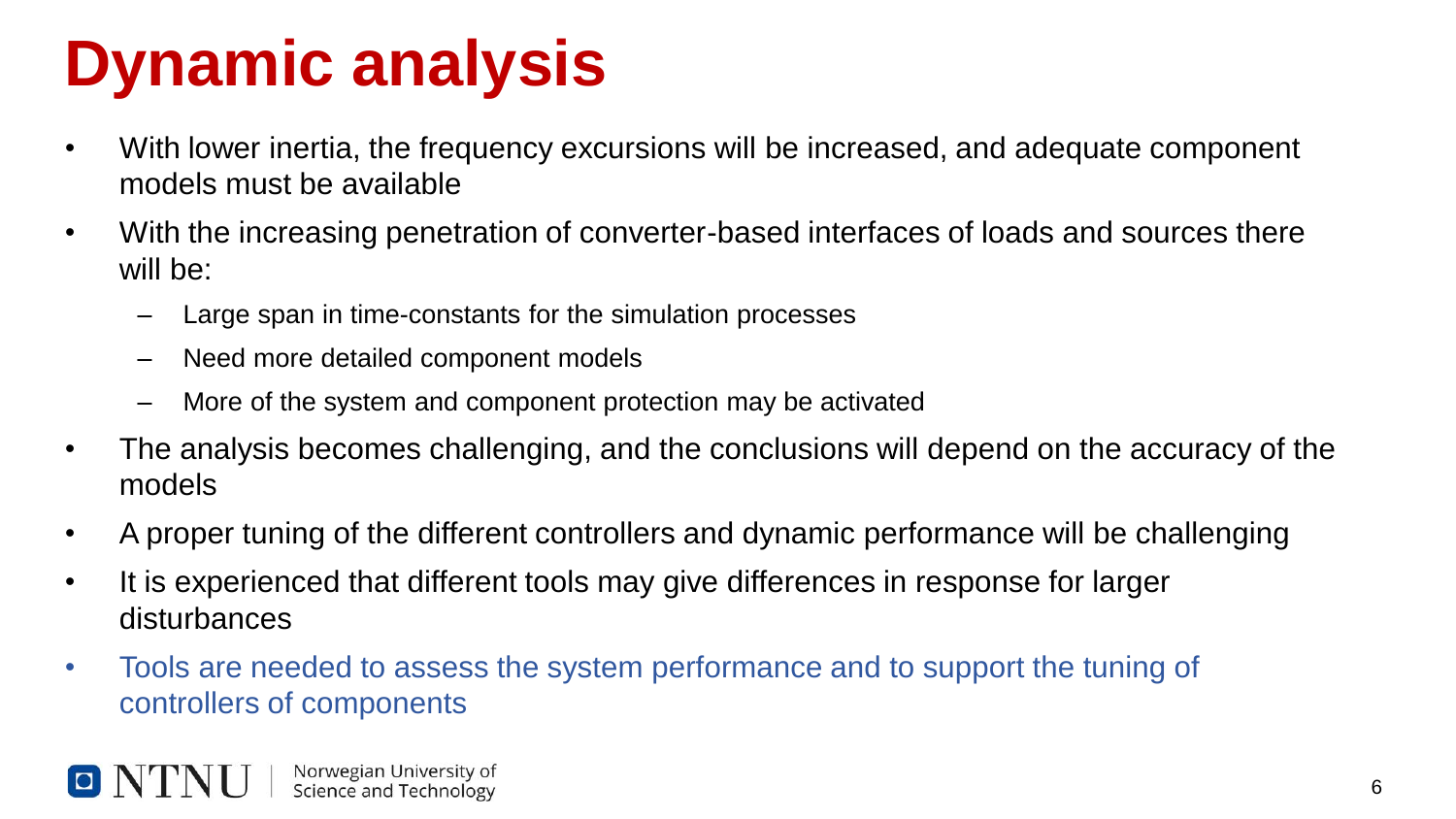<span id="page-6-0"></span>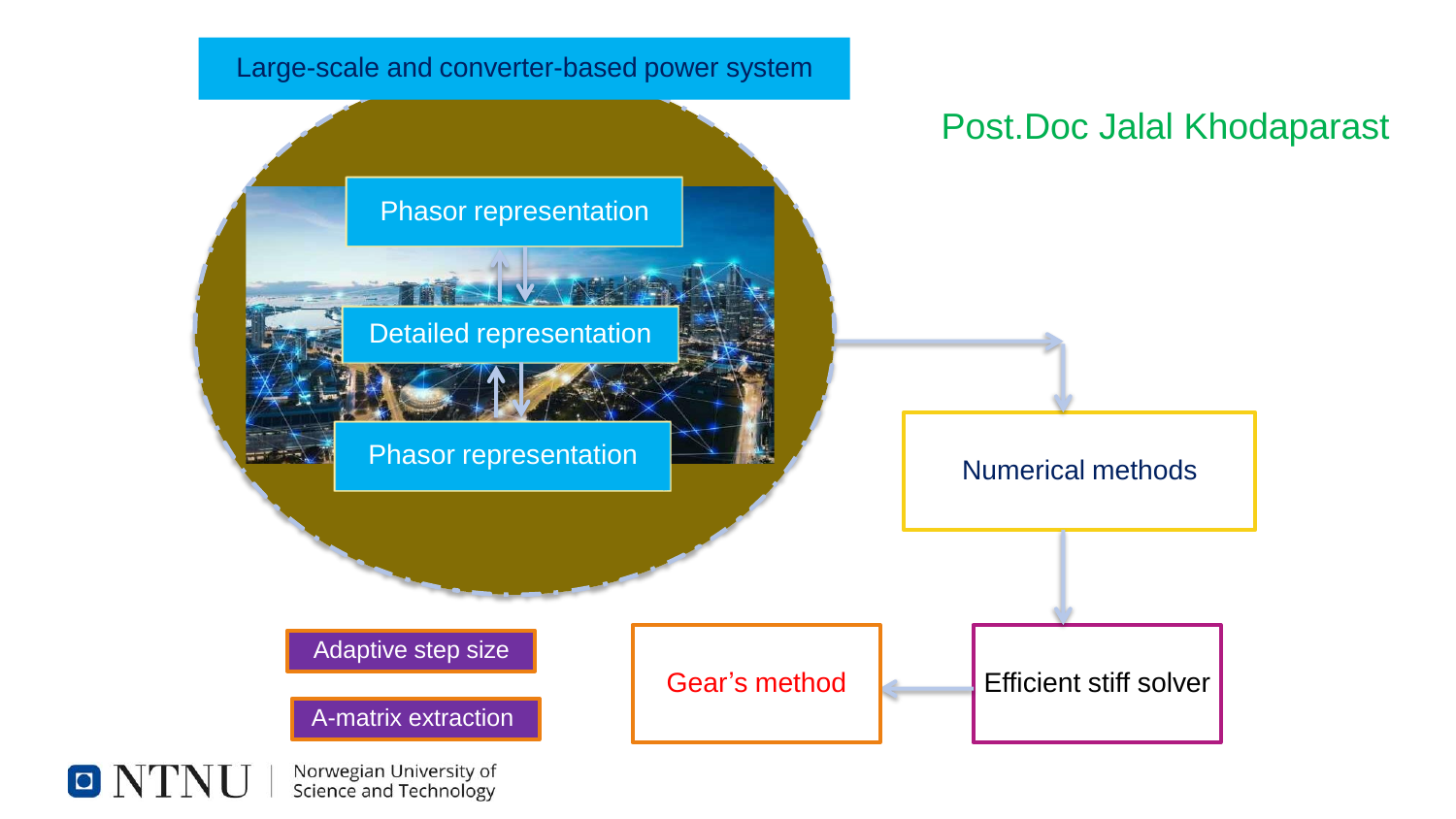#### **Unified stability analysis**



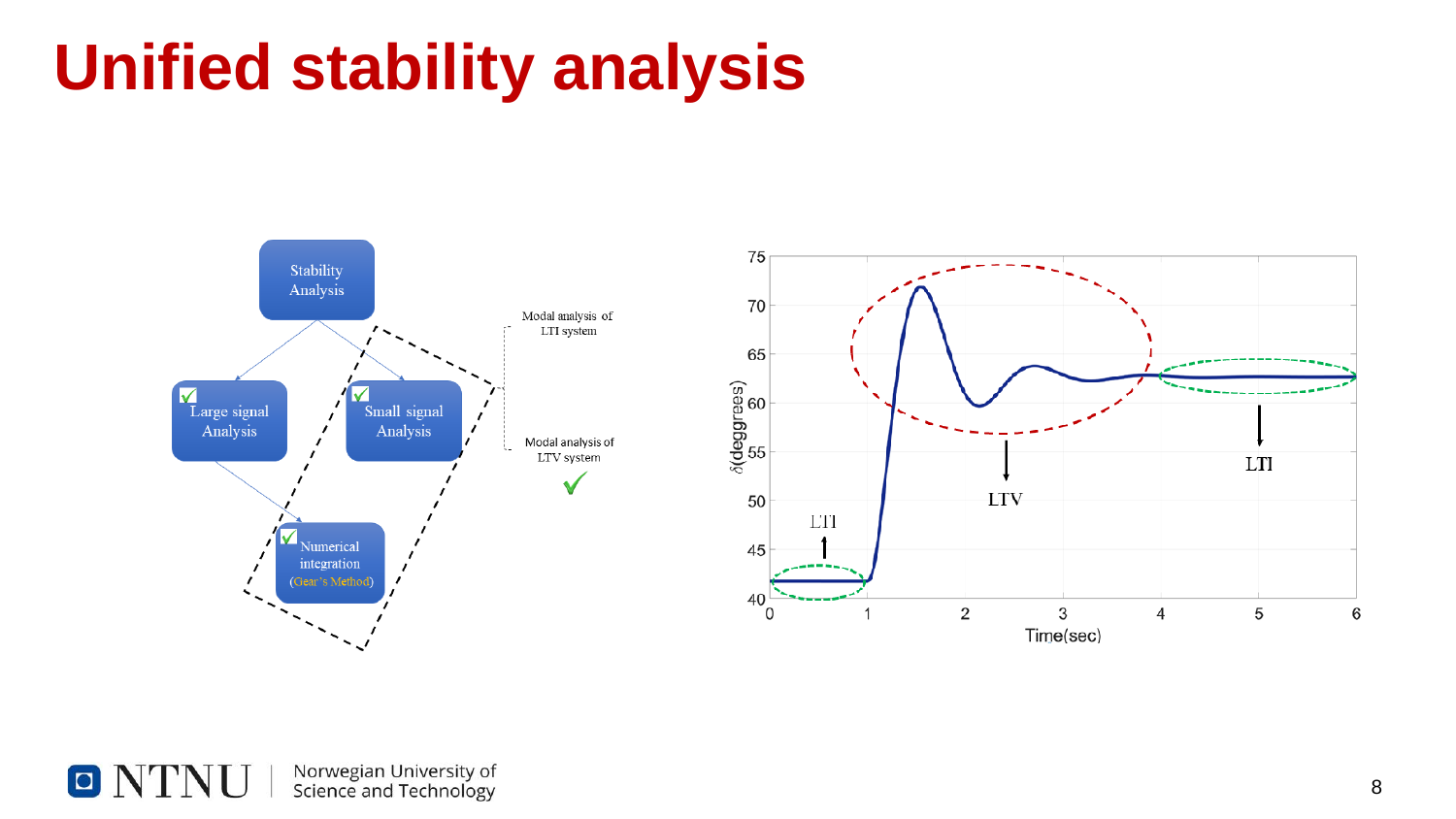<span id="page-8-0"></span>

Norwegian University of Science and Technology

 $\Box$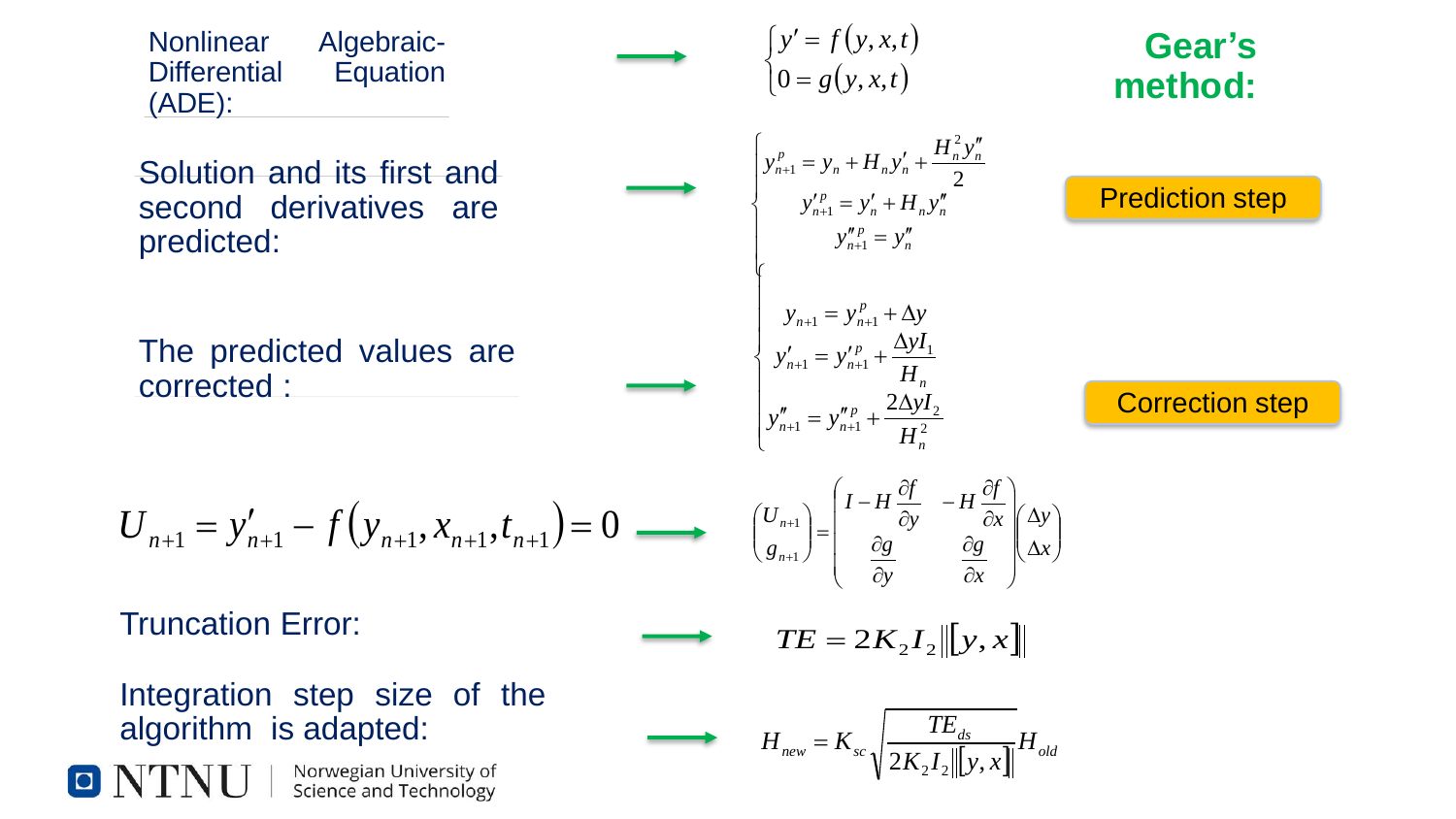#### [Gear's method:](#page-16-0)



UNIFIED STABILITY ANALYSIS 1) [Detection](#page-16-0) of transient instability

*if*  $TE < TE$ <sub>max</sub> System is stable *if*  $TE > TE_{\text{max}}$ System is unstable

#### 2) Extraction of [small-signal](#page-16-0) indices



Norwegian University of<br>Science and Technology

 $\Box$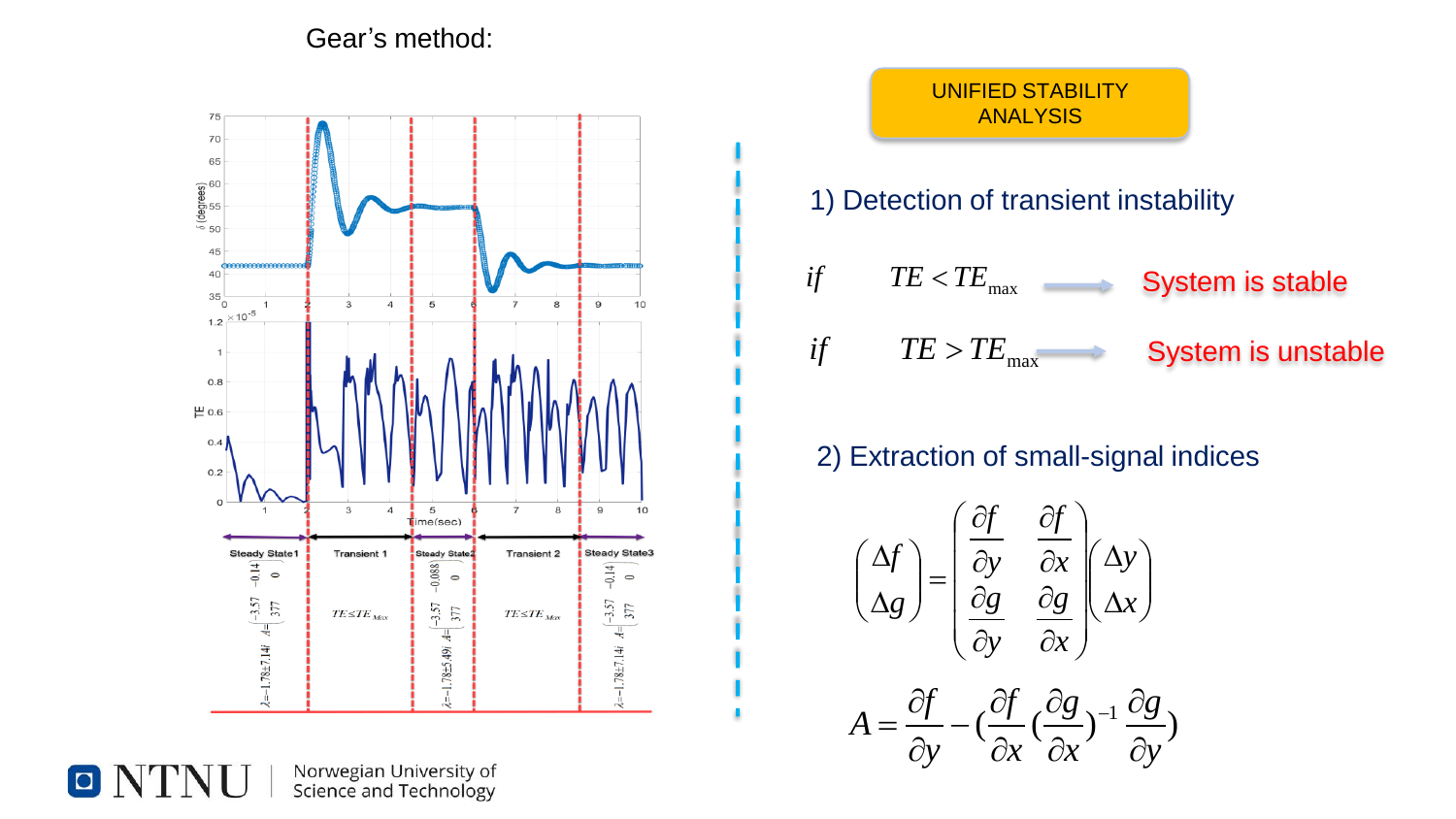

Norwegian University of Science and Technology

 $\boxed{\textcolor{blue}{\Box}}$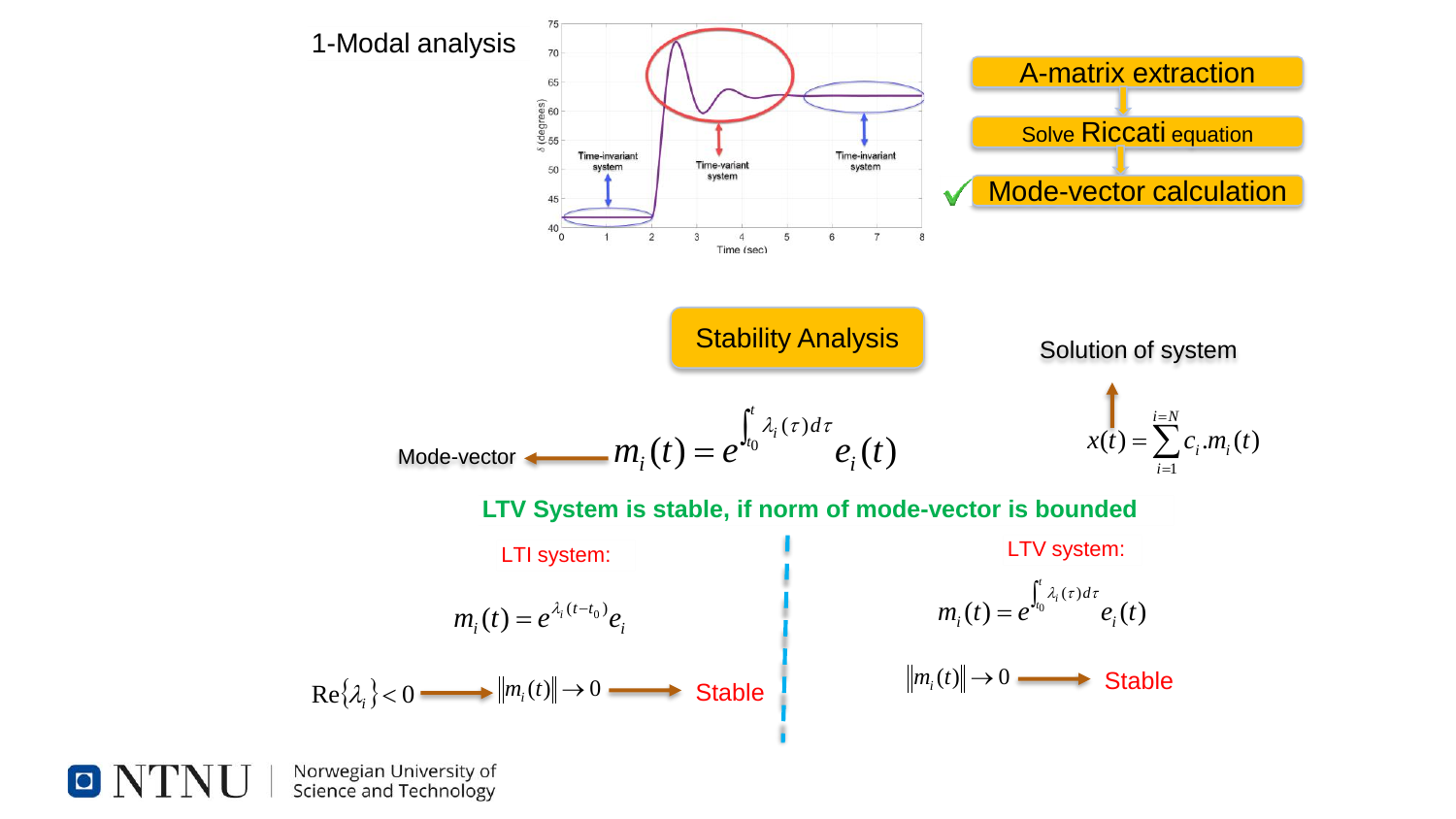

IO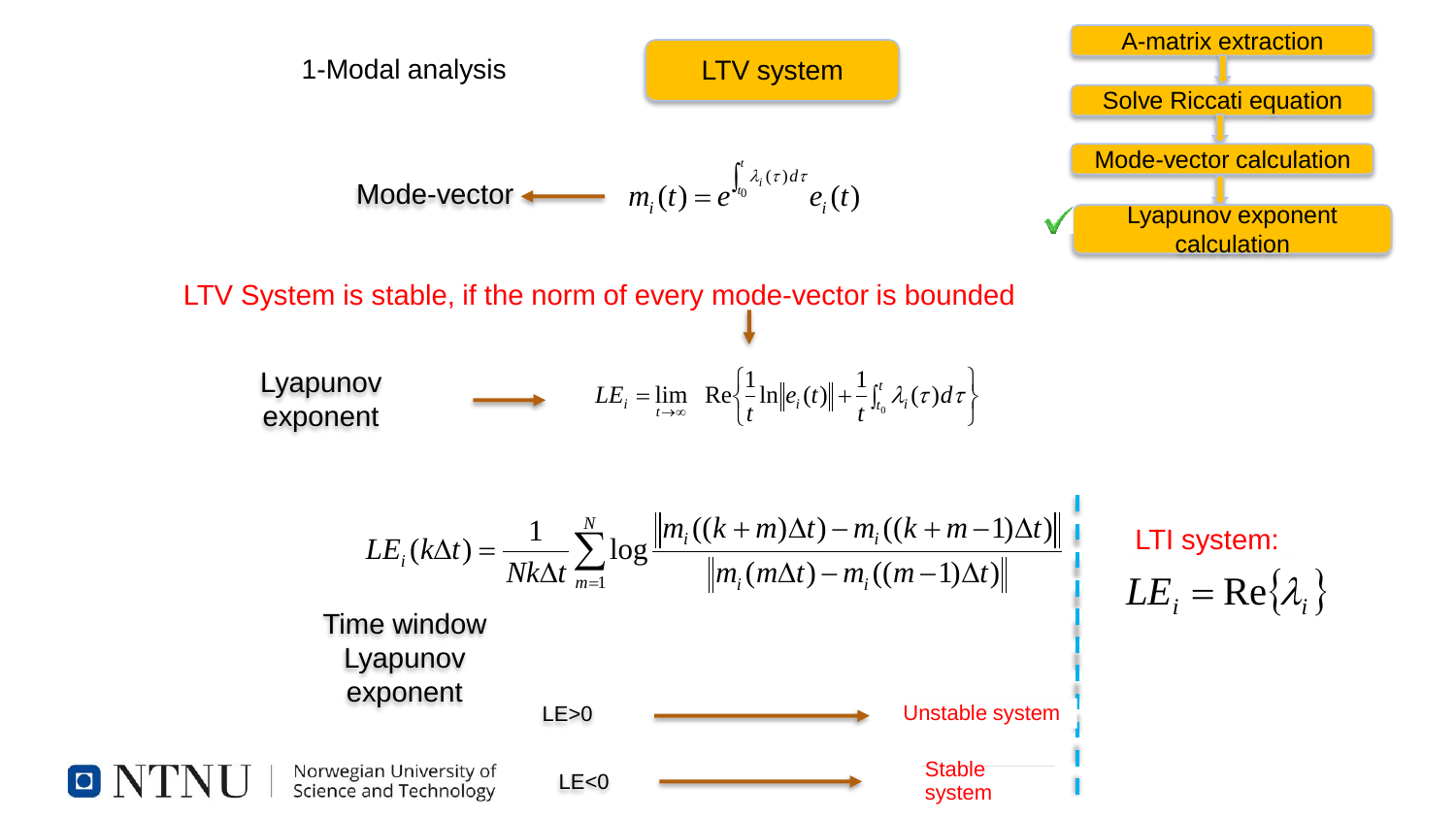#### **Development stages**



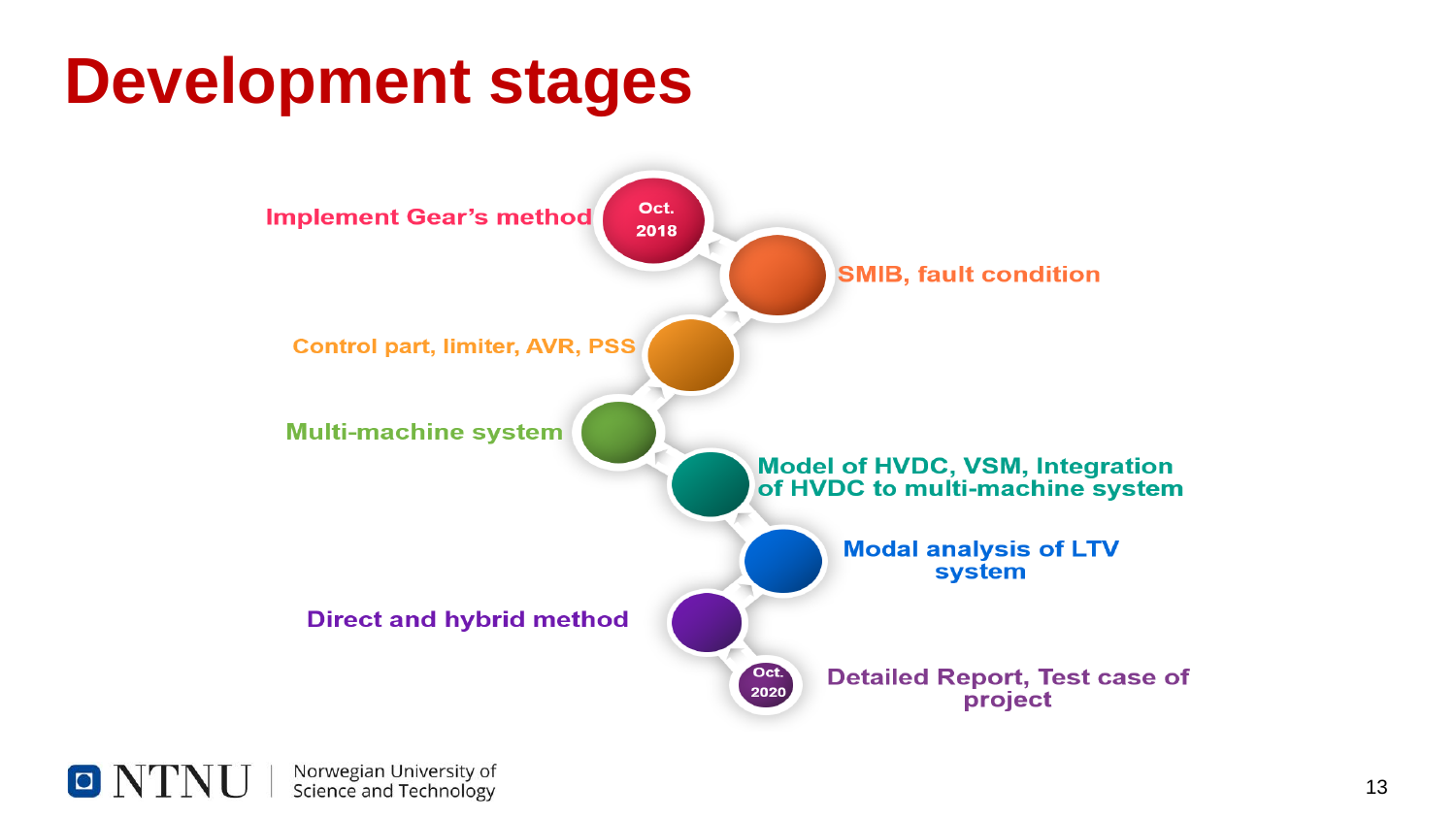#### **Factors Relating Inertia, RoCoF, and Frequency Nadir (1)**

- Largest contingency
- RoCoF Protection Relay Setting (0.1 Hz 1 Hz)
	- Installed on DER, trips when rate of change exceed setting
- Under-Frequency Events and Conventional Generators
	- Lack of RoCoF-relay may in low inertia systems bring generators into untested modes of operation
- Under-Frequency Load Shedding Setpoints
	- Last sort of action but too low they will define the minimum frequency
	- Too high will cause wide-spread load shedding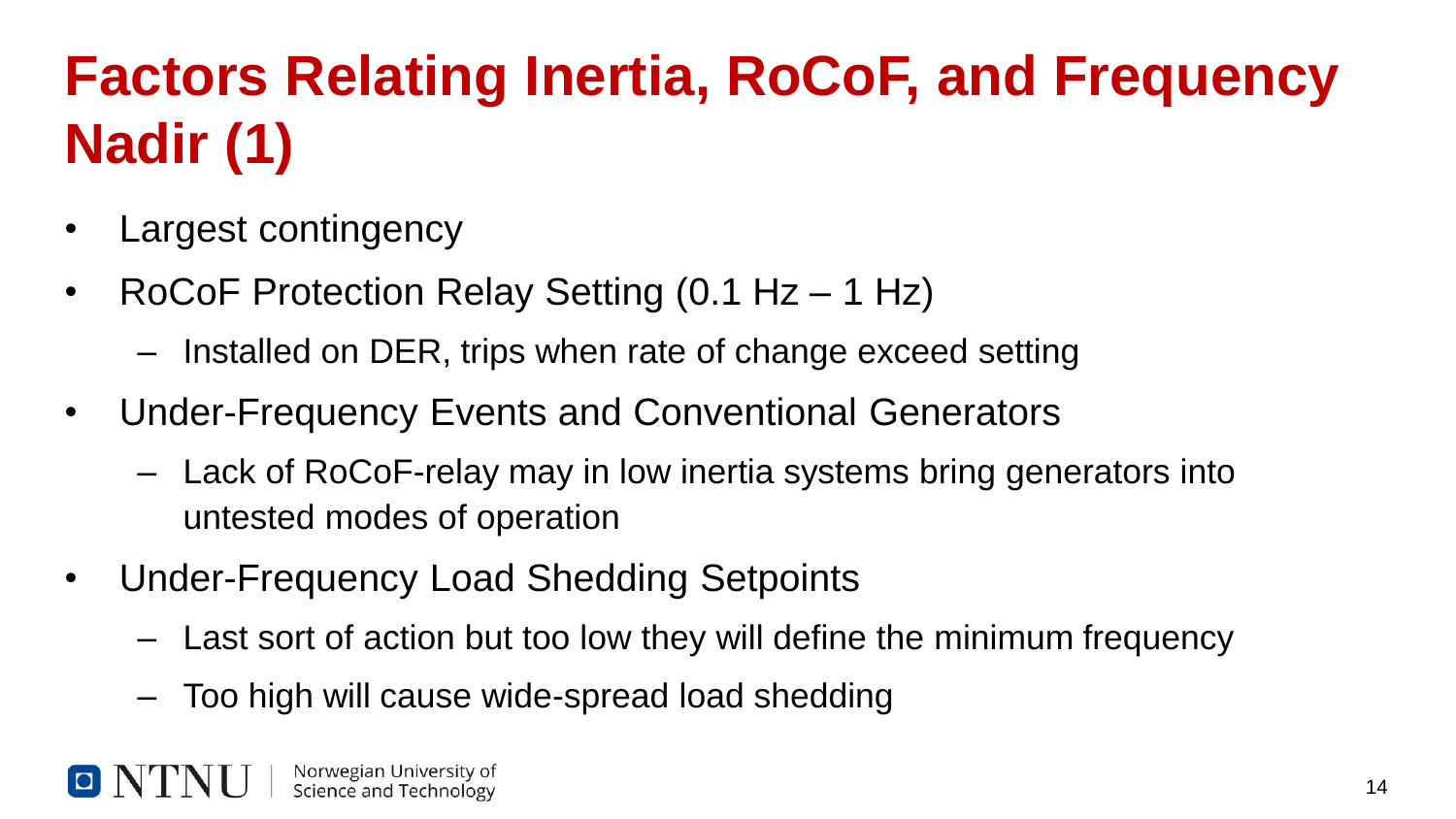#### **Factors Relating Inertia, RoCoF, and Frequency Nadir (2)**

- Fast Frequency Response from Inverter-Based Resources
	- inverter-based resources can be programmed to quickly inject power, which serves a similar but not identical function to inertia.
	- The power injection can help slow the RoCoF, help stabilize the system, and avoid dropping loads
- Frequency Containment Reserve (FCR)
	- More units online may reduce the efficiency
- The Contribution of Load and Energy Storage
	- Load adjustment can provide quick frequency response without requiring additional inertia on the system.
- System Protection Device Sensitivity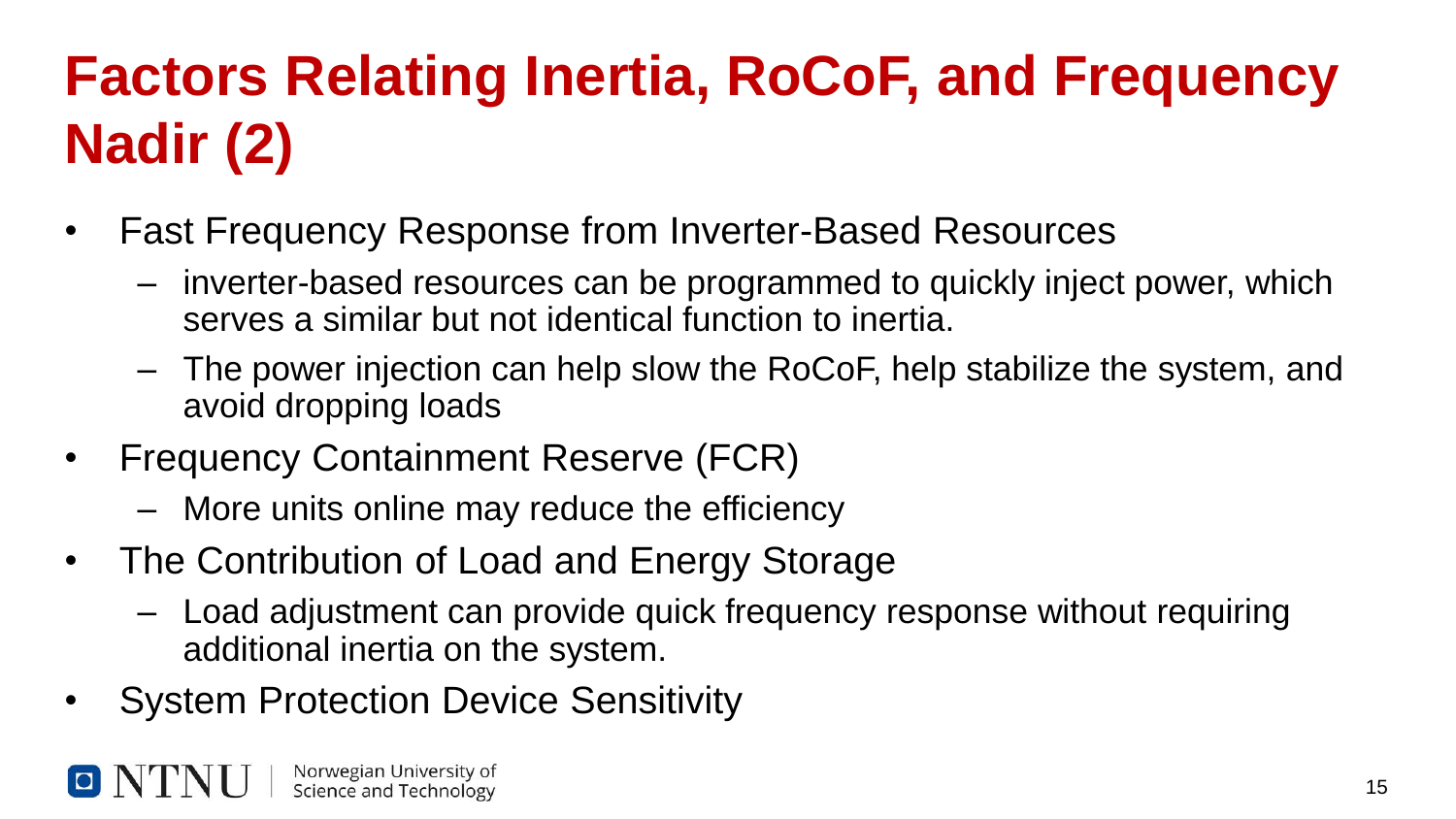#### **System characteristics**

| <b>Name</b>                                           | <b>Nordic System</b> | <b>Great Brittain</b> |
|-------------------------------------------------------|----------------------|-----------------------|
| <b>Under Frequency Load</b><br><b>Shedding (UFLS)</b> | 48.85 Hz             | 48.8 Hz               |
| Rate of Change of<br>Frequency (RoCoF)                | $0.5$ Hz/s           | $0.5$ Hz/s            |
| <b>Largest Contingency</b>                            | 1.4 GW               | 1.25 GW               |
| <b>Peak Demand</b>                                    | <b>72 GW</b>         | 60 GW                 |
| <b>Inertia Floor</b>                                  | <b>125 GWs</b>       | <b>135 GWs</b>        |

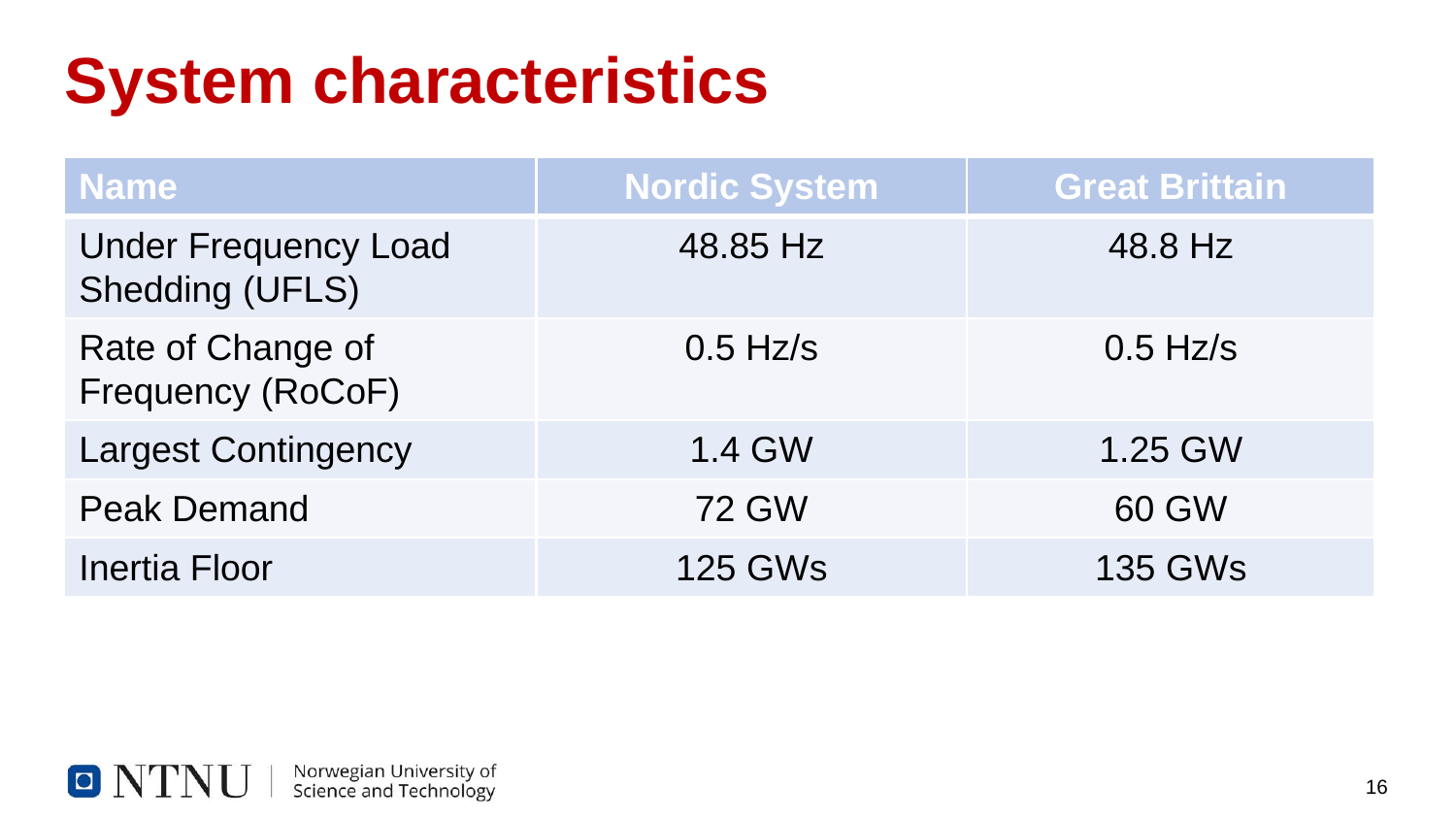#### <span id="page-16-0"></span>**Low Intertia Operation**

- Assessing the need for Intertia
	- Accurate models of the system
	- Careful dynamic studies of current and future scenarios

- Main groups of Inertia and FFR providers:
	- Synchronous Solutions
	- Asynchronous Solutions: Synthetic Inertia and FFR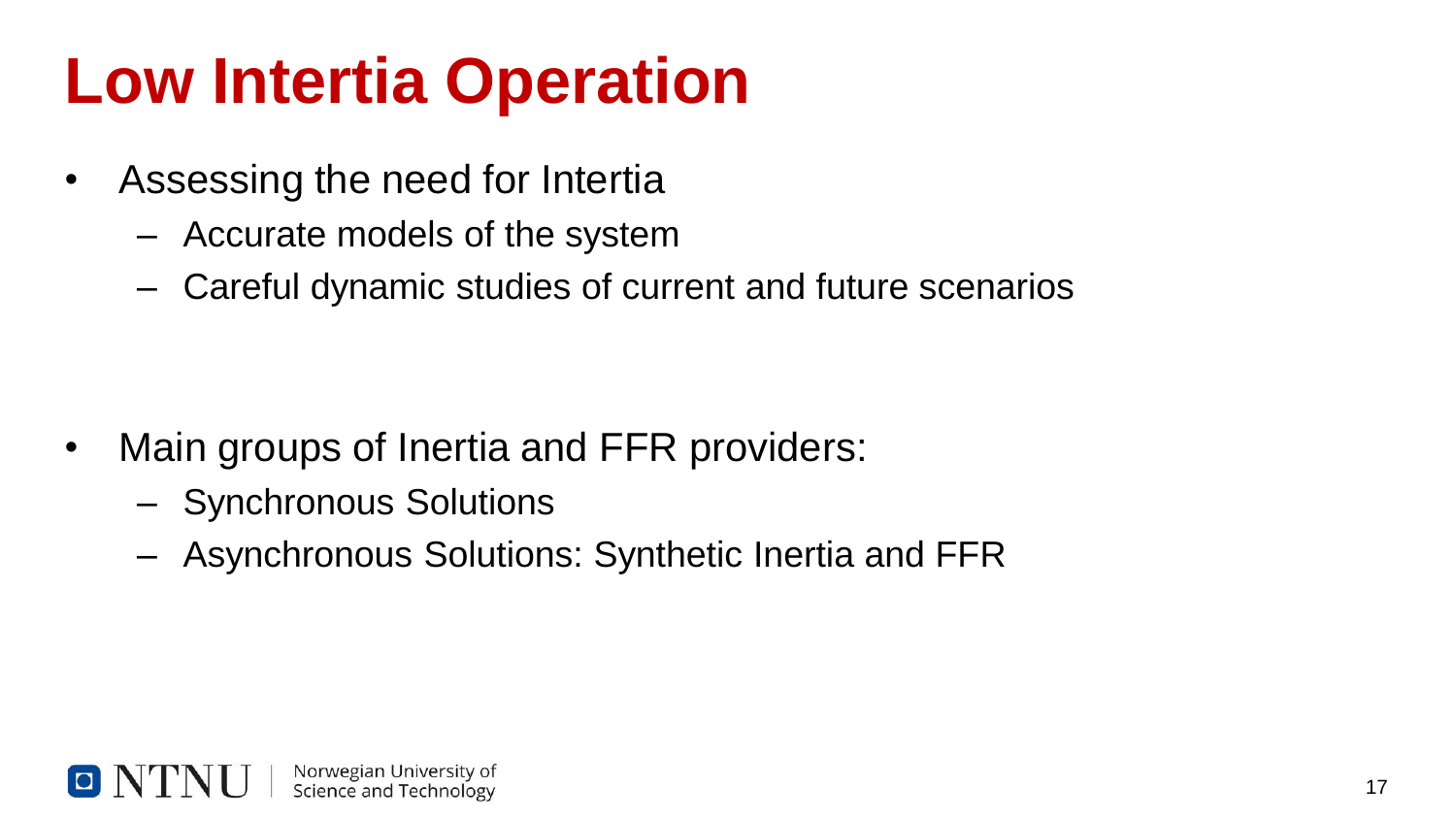## **Synchronous Solutions**

- Synchronously connected generators
	- Most direct solution to impose a minimum system inertia level
- Pumped hydro-electric storage
- Compressed air energy storage
- Synchronous flywheel storage
- Synchronous condensers
	- Much replaced by STATCOM and SVC
	- Increasing interest again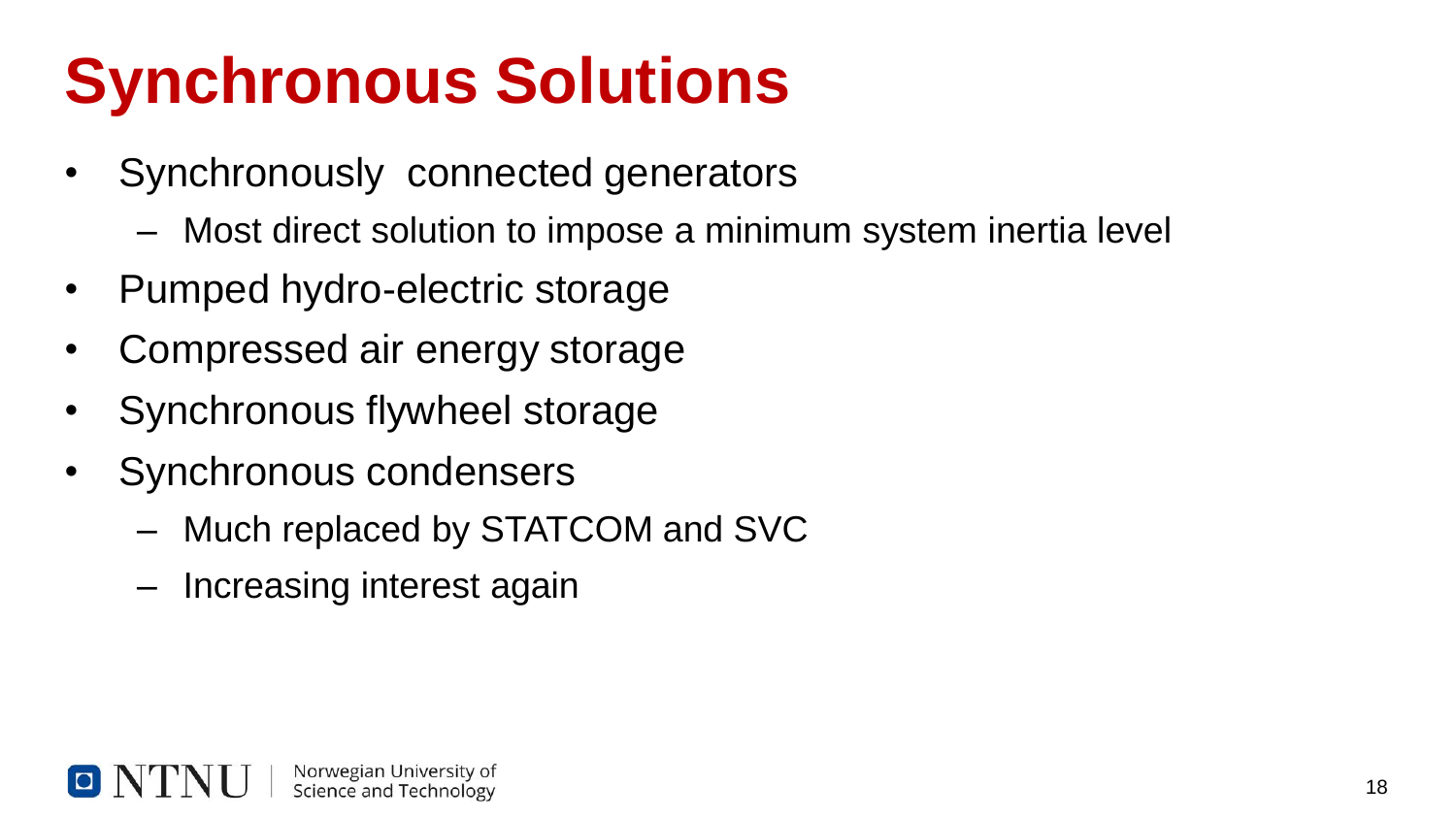### **Asynchronous Solutions**

- Exploit the inverter controls of power electronics to use asynchronous or DC resources to provide rapid power injections in response to events.
- Fast frequency response can come from:
	- wind
	- PV plants,
	- Battery energy storage, systems,
	- HVDC interconnectors
	- Inverter-based resources

Norwegian University of Science and Technology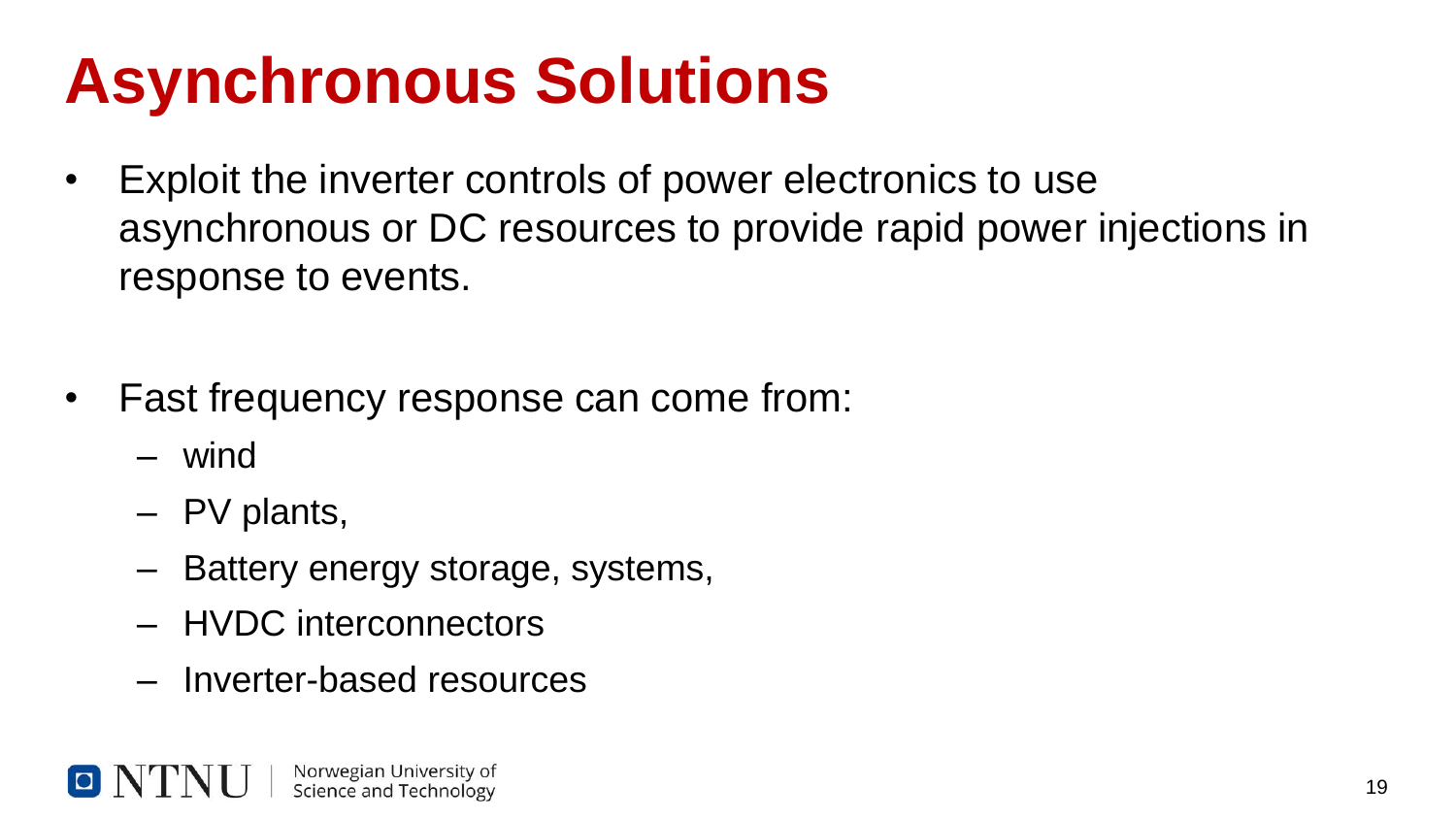### **Asynchronous Solutions - Issues**

- Detection of RoCoF
	- RoCoF needed to asynchronously-connected synthetic inertia solutions
	- Estimation of RoCoF has an inherent time delay (time window)
	- Concerns about potential delay before response activation
- Inertia Emulation: A Different Response than Synchronous Machines
	- Operating condition of for example wind-turbine will influence the response
	- Acceleration after deceleration
- $\bullet$ "De-Loading" Renewable Resources
	- A possibility to operate them de-loaded to have some margin
	- Not the best approach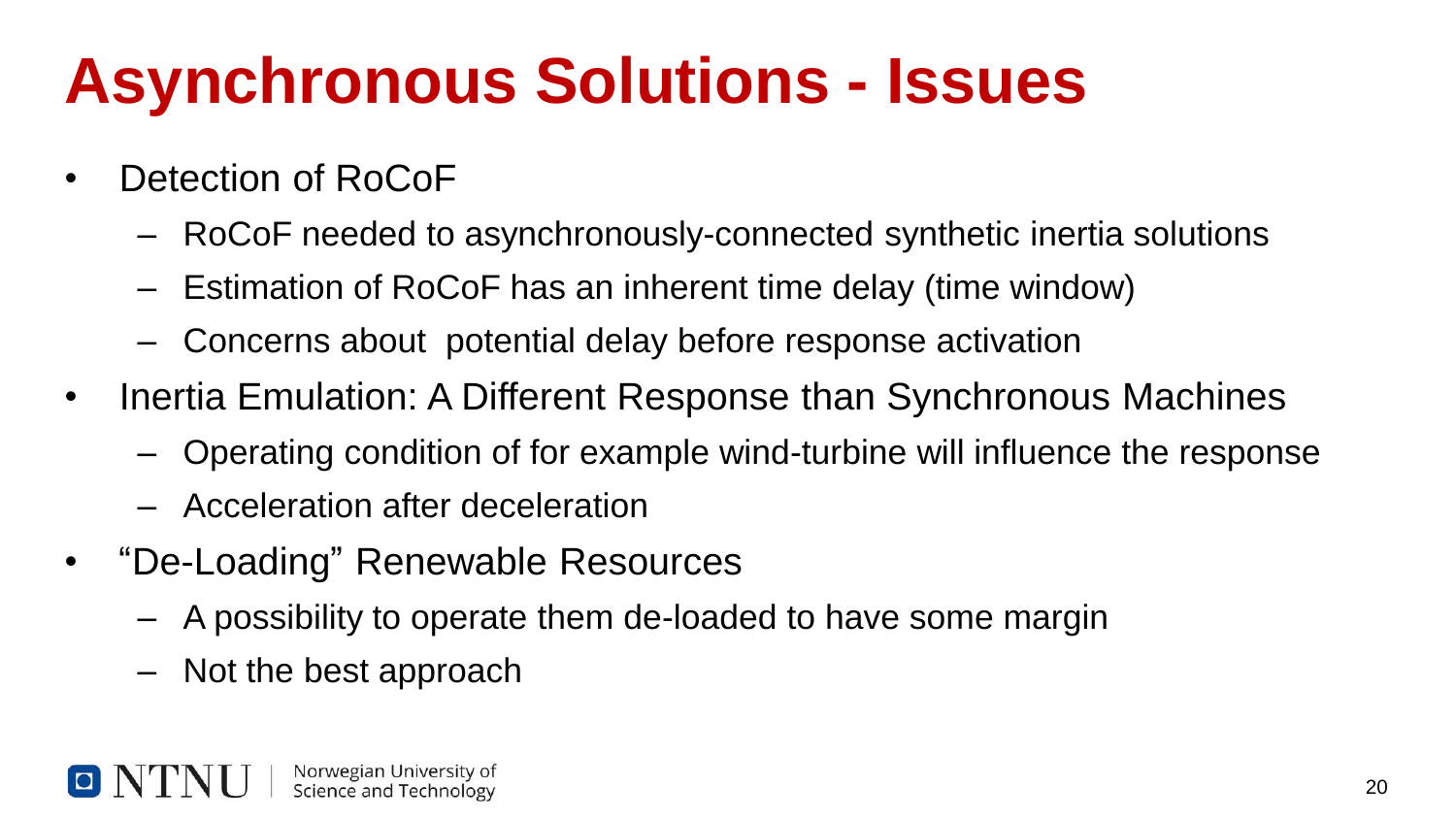#### **Frequency service capabilities**



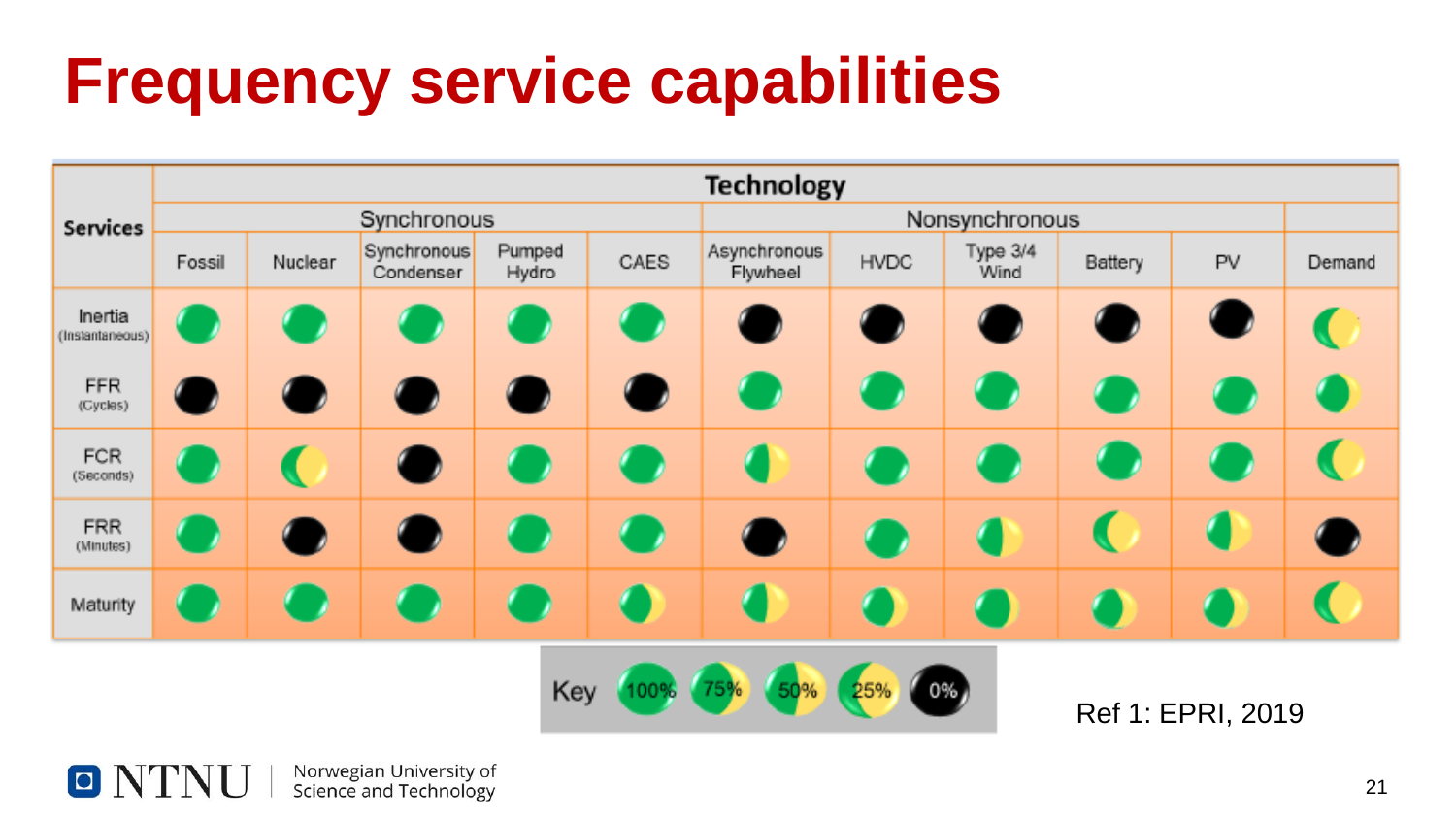### **Conclusions**

- As system inertia decreases and the system is becoming more complex, transmission system operators face new challenges in planning, operating, and protecting transmission systems.
- The industry needs new analytical tools for simulation, coordination, tuning of controllers and decision support, as well as high-quality real-world data on the effects of reduced system inertia during disturbances.
- In the meantime, new techniques for supporting system inertia require study to establish their value and effectiveness in supplementing or replacing synchronous inertia – still there is a long way to go

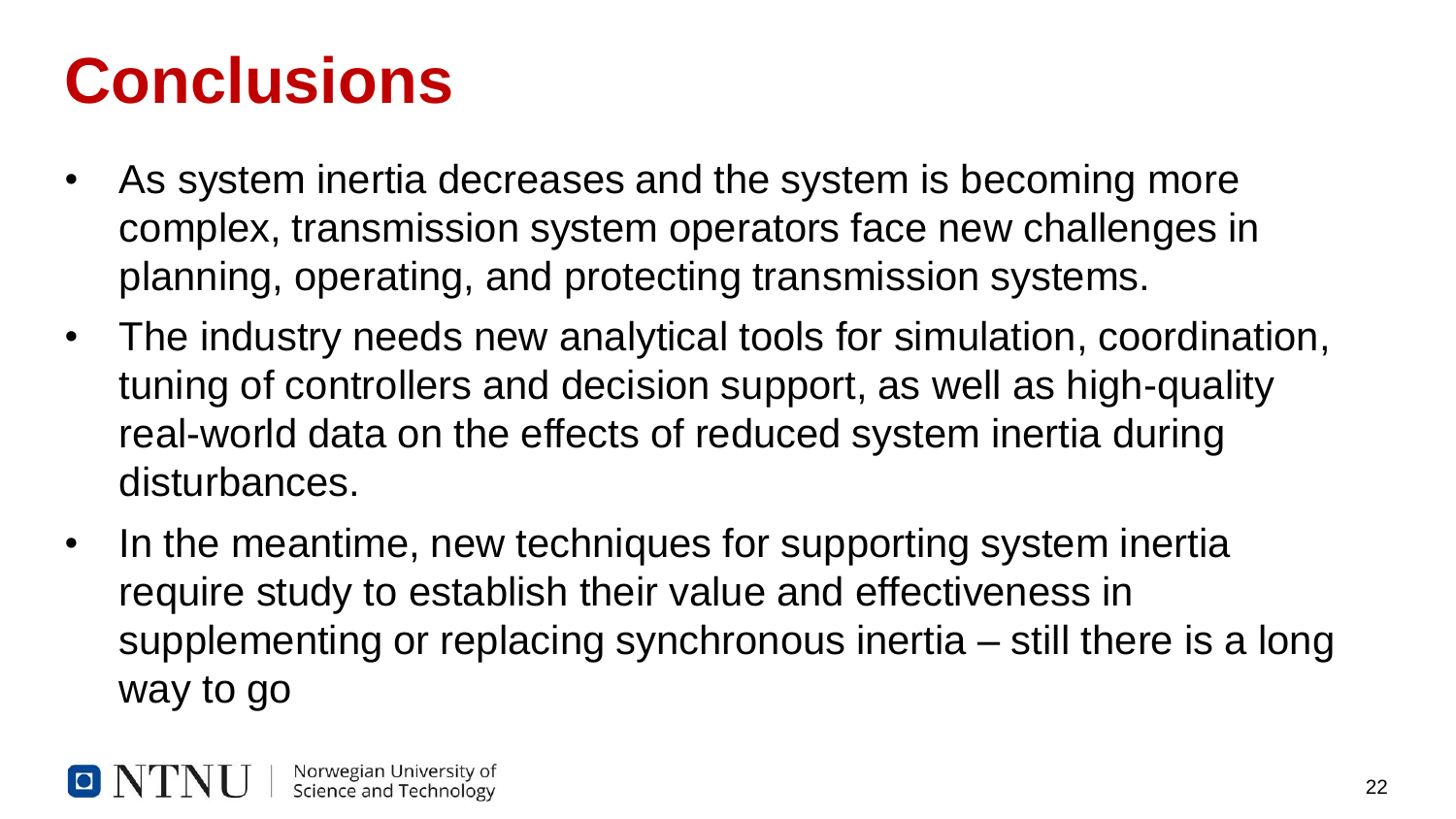#### **References**

- 1. "Implications of Reduced Inertia Levels on the Electricity System, Technical Report on the Challenges and Solutions for System Operations with Very High Penetrations of Non-Synchronous Resources" 3002014970, EPRI, June 2019
- 2. "MEETING THE CHALLENGES OF DECLINING SYSTEM INERTIA", EPRI, April 2019
- 3. "Impact of High Penetration of Inverter-based Generation on System Inertia of networks", CIGRE JWG C2/C4.41, Technical Brochure, Reference: 851, October 2021
- 4. «Stability Analysis of a Virtual Synchronous Machine-based HVDC Link by Gear's Method», Jalal Khodaparast ;Olav Bjarte Fosso; Marta Molinas; Jon Are Suul, 2020 6th IEEE International Energy Conference (ENERGYCon), IEEE
- 5. "Static and Dynamic Eigenvalues in Unified Stability Studies", J. Khodaparast, O. B. Fosso, M. Molinas, J. A. Suul (In review)
- 6. "Prediction of Instability by Gear's Method and Differential Riccati Equation",Jalal Khodaparast, Olav Bjarte Fosso, Marta Molinas, Jon Are Suul (To be submitted)